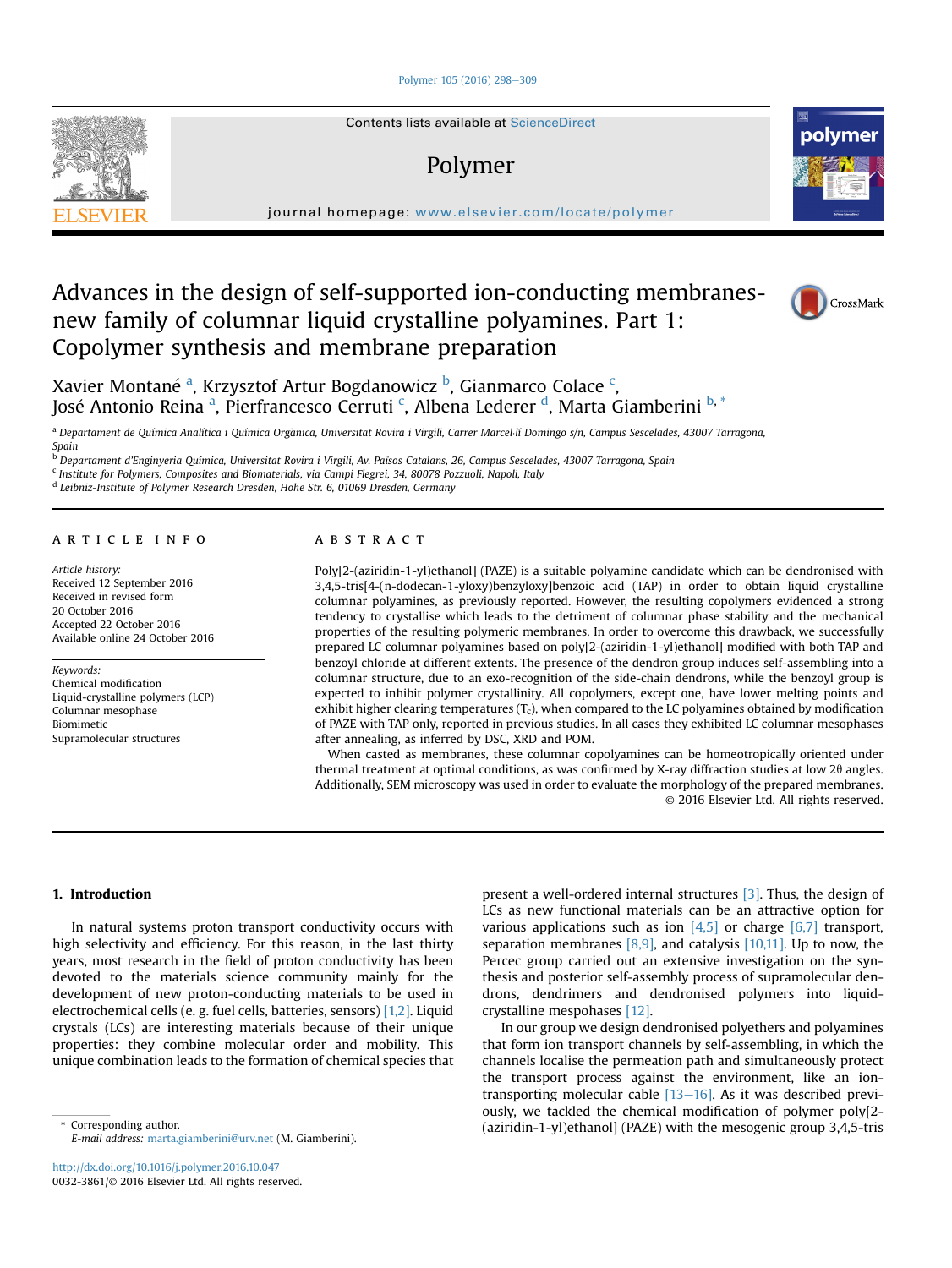[4-(n-dodecan-1-yloxy)benzyloxy]benzoic acid (TAP) in order to obtain side-chain liquid-crystalline polyamines [\[16\]](#page--1-0). In that study we prepared a family of copolyamines with different degrees of modification of TAP groups. These copolymers can be used to prepare oriented membranes for small cation transport, in agreement with the results that we obtained on oriented membranes based on poly(epichlorohydrin) (PECH) modified with the same dendron, where proton permeability comparable to Nafion<sup>®</sup> 117 was found [\[17\]](#page--1-0). As we reported before, these polymers selfassemble into a columnar structure, due to an exo-recognition of the side-chain dendrons. In the resulting structure, the polyamine main chain forms a channel in the inner part of the columns, while the hydrophobic side-chain dendrons lie in the outer part. The presence of the polar linkages in the inner channel favours the interaction with proton and other cations, in the same way as crown ethers would do  $[18]$ . For this reason, the inner polyamine main chain could work as an ion channel, while the hydrophobic side-chain dendrons lie on the outer part. However, the resulting copolyamines evidenced a strong tendency to crystallise.

In this work, to suppress the crystallisation process of the obtained copolymers and give more stability to the LC mesophases, we successfully modified PAZE using different amounts of both TAP and benzoyl chloride units. The presence of the TAP group induces self-assembling into a columnar structure, due to an exorecognition of the side-chain dendrons, while the benzoyl group is expected to inhibit polymer crystallinity. Finally, we prepared oriented and stable membranes based on selected copolymers, having two different modification degrees. Membrane orientation was achieved by means of a simple and reproducible thermal treatment on fluorinated ethylene propylene (FEP) sheet support.

#### 2. Experimental

#### 2.1. Materials

1-(2-hydroxyethyl)aziridine (95%) and benzoyl chloride (99%) were supplied by Sigma Aldrich. 4-dimethylaminopyridine (DMAP,  $\geq$ 98.0%) and *N,N'*-dicyclohexylcarbodiimide (DCC,  $\geq$ 99.0%) were supplied by Fluka. Pyridine (99.99%) was supplied by Fisher Scientific and N-methyl-2-pyrrolidone (NMP, 99%) was supplied by Scharlab. All the solvents were purchased from Scharlab. Benzoyl chloride, DMAP and DCC were used as received. NMP and pyridine were purified prior to use. NMP was first dried by removing water as benzene azeotrope (Dean-Stark apparatus) and then fractionally distilled, collecting the desired fraction  $(78-79°C/12$  mmHg) over Linde type 4 Å molecular sieves. Pyridine was first predried over KOH pellets and then fractionally distilled from sodium hydride over Linde type 5 Å molecular sieves [\[19\].](#page--1-0) Linde type 4 Å and 5 Å molecular sieves were previously activated by heating them in an oven at 220 $\degree$ C for 48 h, and then left to cool and kept under argon atmosphere in a well-dried flask.

3,4,5-tris[4-(n-dodecan-1-yloxy)benzyloxy]benzoic acid (TAP) was synthesized as previously reported [\[16\]](#page--1-0). Yield: 93%.

## 2.1.1. Synthesis of the poly[2-(aziridin-1-yl)ethanol] (PAZE)

The synthesis of the PAZE polymer was reported in our previous study [\[20\]](#page--1-0). The polymer used for modification reactions was obtained with 1 mol% boron trifluoride ethylamine ( $BF_3 \cdot EtNH_2$ ) in the absence of solvent at 45 $\degree$ C. In this case, a polymerization degree of about 44 monomeric units and an inherent viscosity of 0.013 dL/g was generally used except in the synthesis of PA3.1 and PA3.2 copolymers, in which a different batch of PAZE with a degree of polymerization equal to 60 and inherent viscosity of 0.023 dL/g was used.

The inherent viscosity of PAZE starting batches was measured

on a viscosimeter Ubbelohde (DIN 510 10/I) connected to an automatic mater Schott Geräte AVS310 equipped with a thermostatic bath Schott Geräte CT 050/1 and one extern cryoscopic unit Selecta 6000382. Measurements were carried out from a capillary viscosimeter Schott Geräte type 50110/I at 30 °C using sample of 2  $g/l$ diluted in dimethyl sulfoxide (DMSO).

Absolute molecular weights of PAZE were determined by SEC-MALLS. SEC measurements were performed using PolarGel-M column (Polymer Labs, UK), Agilent isocratic pump Series 1200 (Agilent Tech, USA), differential refractive index (RI) detector K2301 (Knauer, DE) and a MiniDAWN MALLS Detector (Wyatt Tech, USA). The eluent was N,N-dimethylacetamide (DMAc) with 3 g/L LiCl and a flow rate of 1.0 mL/min. The dn/dc value was calculated from the measurements as 0.134 dL/g. The molecular weights were calculated using the Astra 4.9 software as well as Corona software (Wyatt Tech, USA). The samples were measured at room temperature. In order to prevent aggregation, pretreatment of the solutions at 60 $\degree$ C for 24 h was carried out.

### 2.1.2. Chemical modification of PAZE using benzoyl chloride (synthesis of copolymers PA-Bn)

In a round-bottomed flask 1.7428 g (20 mmol) of PAZE was dissolved in 10 mL of dry NMP by stirring for 30 min at  $0 °C$  and then the stoichiometric amount of dry pyridine to benzoyl chloride and 0.1222 g (1 mmol) of DMAP were added giving a pale green solution. After additional 15 min, the required amount of benzoyl chloride was added dropwise and the solution colour changed to a bright yellow. The mixture was magnetically stirred under argon atmosphere at room temperature [\(Scheme 1\)](#page--1-0). After 3 days the reaction mixture was precipitated in THF according to Sauca et al. [\[21\]](#page--1-0) The precipitated product was dissolved in methanol and reprecipitated in THF twice. Finally, the modified polymer was collected and dried at 40 $\degree$ C in vacuo for 48 h.

#### 2.1.3. Chemical modification of PAZE-Bn with TAP

In a round-bottomed flask 0.7509 g (1.66 mmol) of PAZE-Bn and the stoichiometric amount of DMAP to TAP were dissolved in 10 mL of NMP (or in CHCl<sub>3</sub> in case of PA1.1) by stirring for 30 min at 0 °C. Subsequently, the stoichiometric amount of DCC to TAP was added. After additional 15 min, the necessary amount of TAP dissolved in 6 mL of THF was added dropwise and the mixture was magnetically stirred for 10 days at room temperature according to Šakalyte et al. ([Scheme 2\)](#page--1-0) [\[16\].](#page--1-0) The reaction mixture was filtered in order to eliminate undesirable N,N'-dicyclohexylurea and precipitated into cold ethanol. The precipitated product was dissolved in chloroform and precipitated twice in methanol or cold ethanol, depending on the modification degree. Finally, the modified polymer was collected and dried at 40  $\degree$ C in vacuo for 48 h.

#### 2.1.4. Membranes preparation

Membranes were prepared by immersion precipitation process, in which a homogeneous polymer solution in THF  $(30\%)$  was cast on a FEP (fluorinated ethylene propylene) sheet support and immersed in a bath of Milli-Q water. The solvent diffused into the precipitation bath, while the non-solvent (water) diffused into the cast film. After a time, in which the solvent and the non-solvent were exchanged, the polymer solution (wet film) became thermodynamically unstable and demixing took place. Finally, a solid polymer membrane was formed with an asymmetric structure. Afterward, the membrane was dried overnight at room temperature and subsequently used for baking process. The polymer membrane along with FEP sheet was mounted on a hot stage (Linkam TP92) and it was heated above the clearing temperature; then it was allowed to cool slowly  $(0.5 \degree C/\text{min})$  to room temperature, including an isothermal step at temperature characteristic for